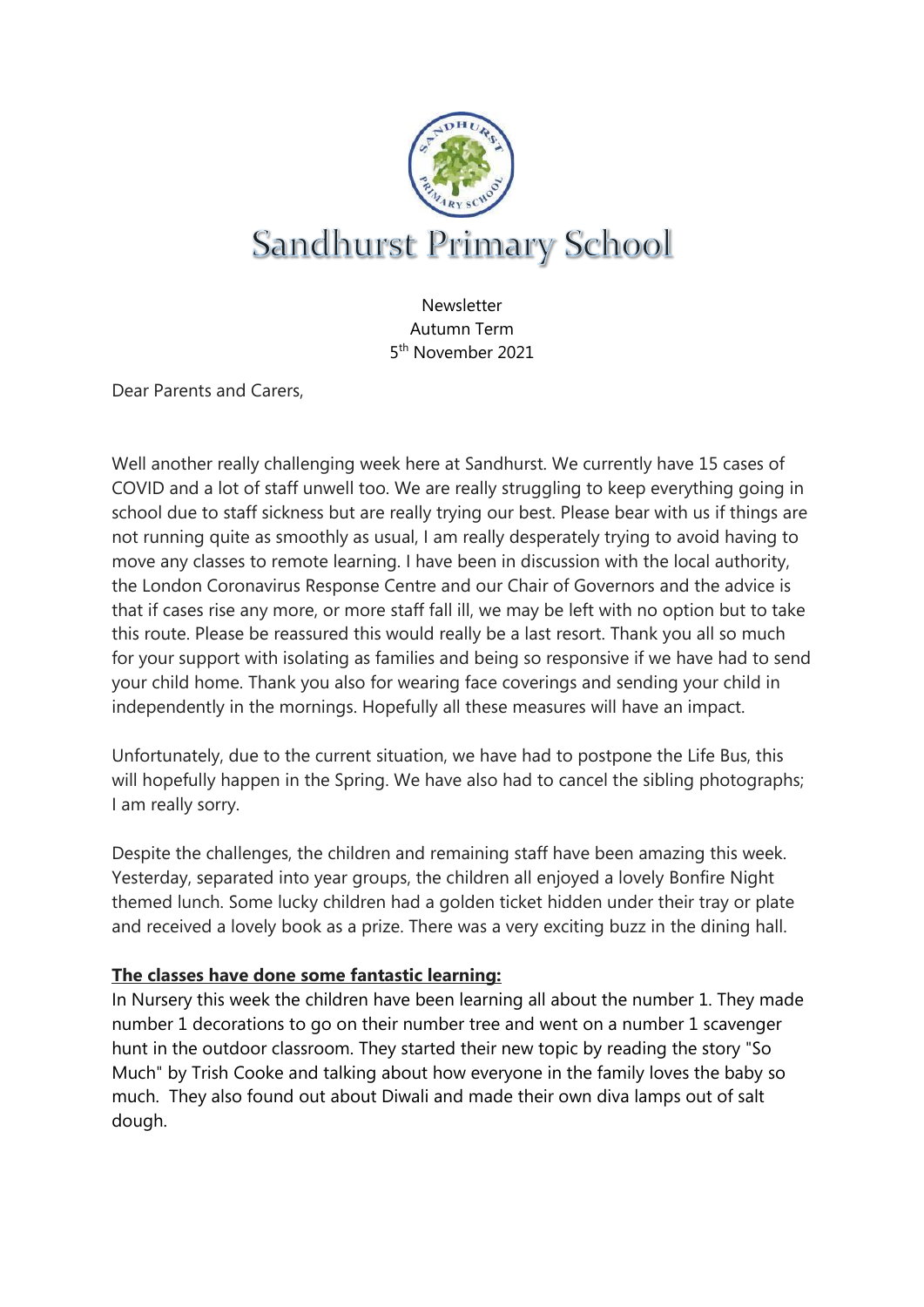In Reception the children have enjoyed reading the story, 'Room on a Broom'. They have been thinking about who they would take on a broomstick ride, what potions they would make as well as making magical wands! In number, they have been exploring triangles, circles and finding ways to represent three. They talked about celebrations at home and found out about how families celebrate Diwali.

Year 1 have been learning all about amazing adjectives. They have written some beautiful bonfire night poems. In maths they have been adding numbers together using an addition machine, they have written their own number stories and their friends have solved them. In science they have been looking at seasonal changes and recording the weather each day, they have also been hunting for signs of autumn.

This week Year 2 have transitioned from carousel to a whole class learning style and have coped exceptionally well with the change. In English, the children have produced some excellent creative writing using a photo and they have written poems inspired by fireworks. In maths, the children have reinforced their understanding of partitioning by using it to support with addition. The children are really looking forward to beginning their new topic 'Time Travellers' next week.

Year 3 have been finding out about Bronze Age roundhouses by exploring them through the VR headsets. In Real PE they have started their social unit of working together and have been having lots of fun making shapes using their bodies. In maths they have been learning the column method for addition and subtraction.

In maths, Year 4 have been learning to measure length accurately in mm, cm and m and converting between measurements including km. They have also been adding and comparing lengths. In English they have been exploring and using descriptive language to describe the physical attributes and appearance of a 'Space Angel Bat Dragon' from the 'Iron Man'. In Science they have started their new topic of electricity, they listed items that require mains power or battery power to work and they had some very interesting discussions on what life would be like without electricity. In Art they are designing a front cover for their dragon book stories.

Year 5 have been using known facts to mentally multiply and divide numbers including multiplying and dividing by 10, 100 and 1,000. They have also identified multiples and common multiples and investigated the factors of 2-digit numbers. In English, the children have created new Egyptian Gods and written fact files in the style of 'Horrible Histories'. This week Year 5 have started their science topic on Forces. They described how gravity works and used force meters to weigh different objects.

Yr 6 this week have been simplifying, ordering and comparing fractions. In English, they have been celebrating parliament week, holding debates in class and exploring how parliament works in the UK. In History, they are really excited about starting our new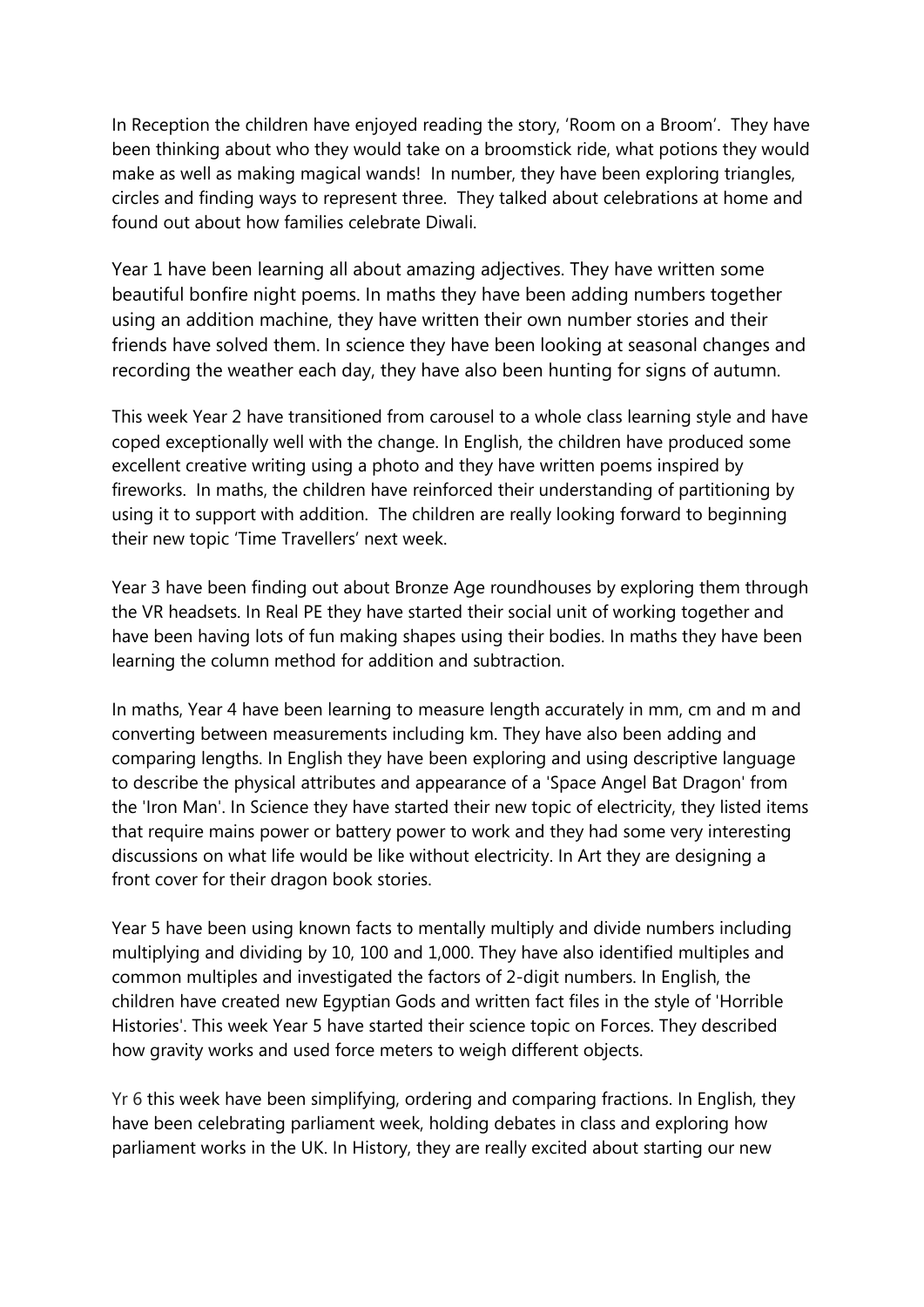topic on Ancient Greece, locating Greece on a map and placing this influential period in history on a timeline.

### **Cauliflower Christmas Cards**

Please don't forget the Christmas card designs need to be in on Monday. We will have some spare forms at the gate today in case you want a last minute weekend activity. We will get commission on all orders made up to next Friday. Thank you.

## **Coats**

Please make sure your children have a good, warm coat that is named. The weather has taken a real turn for the cooler and we have been advised to be outside as much as possible. So they really need to have clothing to keep them warm. Thank you.

## **Remembrance Poppy Appeal**

We will be selling poppies and other poppy related items such as snap bands, wrist bands etc. next week. If you would like your child to buy something please send in some money, the suggested donation and products cost between 50p and £2.

# **Visits for Prospective Reception Parents**

It has been really difficult to decide how best to show our lovely school to prospective parents. I had planned some after school tours but, again, because of our outbreak these have had to move to virtual meetings. I am planning to do three, in person, school time tours in January. So if you know of prospective parents who want to visit please do let them know.

# **Children in Need**

We are going to support Children in Need this year by wearing spots and collecting coins on the gate. Children in Need is on Friday 19<sup>th</sup> November. Please do not go out and buy anything specially, you can just pin spots on or wear the Children in Need head bands, or use face paints.

#### **Plans for Christmas**

We are beginning to make tentative plans for our Christmas celebrations. Who knows if we will be able to do what we hope but we can at least plan. Yr 1 will working on a Nativity play which they will record, and if we are in a better positon towards the end of term we will invite the Yr 1 parents in to see their production. We are going to get all the other year groups to present a year group festive carol concert outside. We will give the dates as soon as possible. Christmas Jumper Day and Christmas Lunch will be on Wednesday 15<sup>th</sup> December. This year we are going to collect for Save the Children. The children will have a Christmas party on Thursday 16<sup>th</sup> December with in their year groups. I have approached Father Lindsay at St Andrew's Church to provisionally book our annual festive service for the afternoon of  $17<sup>th</sup>$  December before we break up, but that will depend on whether we are safe to have such a big gathering. Lots of plans but we will re-assess as the term progresses.